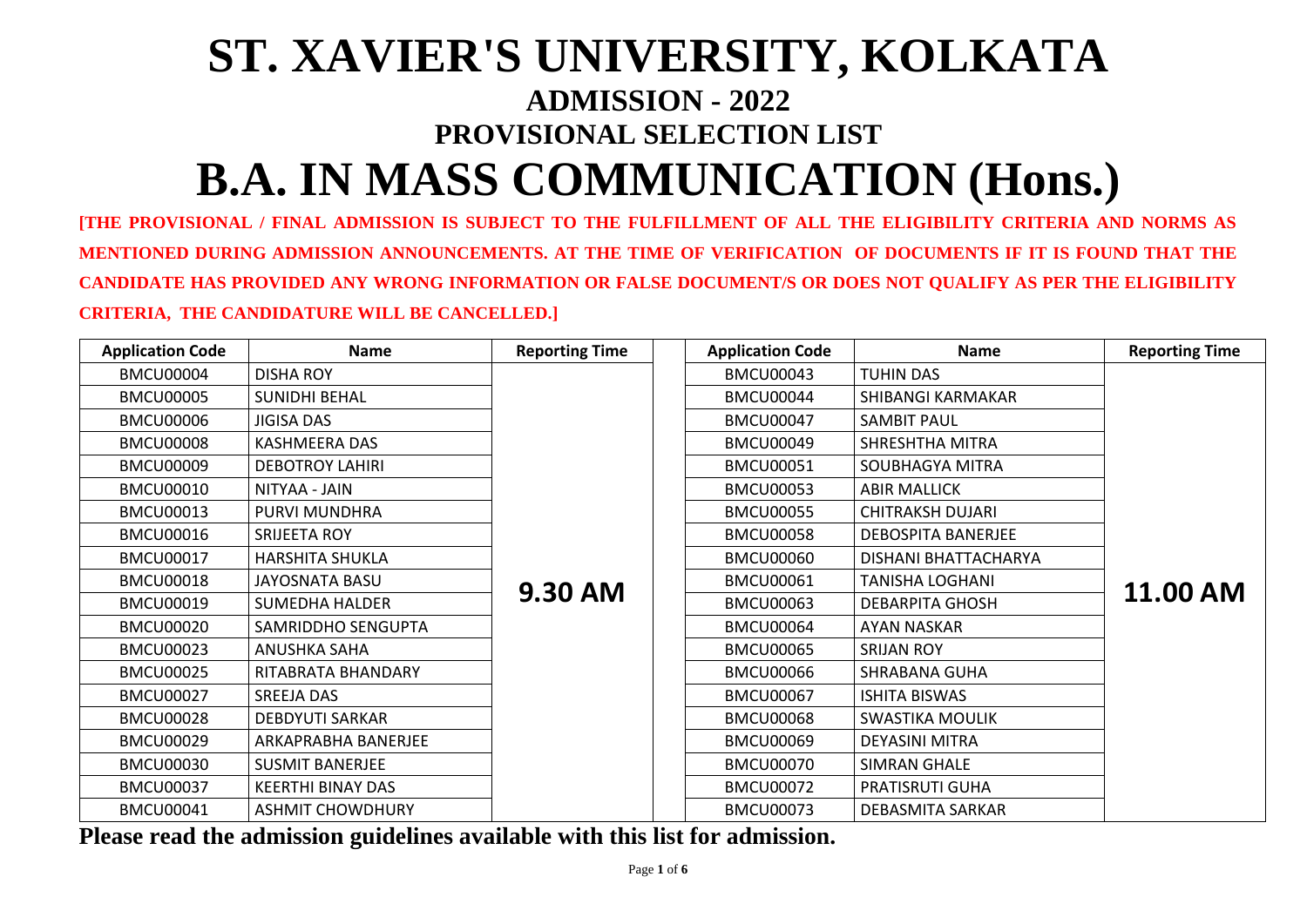# **Please read the admission guidelines available with this list for admission.**

|          | <b>Reporting Time</b> |
|----------|-----------------------|
| ARJEE    |                       |
| YYA      |                       |
| $\vdots$ |                       |
|          | 3.00 PM               |
|          |                       |
| TΥ       |                       |
| ARJEE    |                       |
| Y        |                       |
| Y        |                       |

| <b>Application Code</b> | <b>Name</b>                  | <b>Reporting Time</b> | <b>Application Code</b> | <b>Name</b>                   | <b>Reporting Time</b> |
|-------------------------|------------------------------|-----------------------|-------------------------|-------------------------------|-----------------------|
| <b>BMCU00074</b>        | <b>SHREEJITA SEAL</b>        |                       | <b>BMCU00113</b>        | <b>SUBHASISH BERA</b>         |                       |
| <b>BMCU00075</b>        | ANUSHKA MAJUMDER             |                       | <b>BMCU00115</b>        | <b>PRATEETI BHATTACHARJEE</b> |                       |
| <b>BMCU00077</b>        | PRIYANKA PRIYADARSHI         |                       | <b>BMCU00120</b>        | <b>SOUNAK DAS</b>             |                       |
| <b>BMCU00079</b>        | <b>AARSHI MUKHERJEE</b>      |                       | <b>BMCU00122</b>        | <b>SAGUN HANSDAK</b>          |                       |
| <b>BMCU00080</b>        | <b>SUNANDA CHAUDHURI</b>     |                       | <b>BMCU00124</b>        | <b>SARGAM SOMANI</b>          |                       |
| <b>BMCU00082</b>        | <b>SUHANA HAQUE</b>          |                       | <b>BMCU00125</b>        | PRITHA BHATTACHARYYA          |                       |
| <b>BMCU00083</b>        | <b>TISHA BHOWMICK</b>        |                       | <b>BMCU00126</b>        | <b>SOPHIA JAMIL</b>           |                       |
| <b>BMCU00084</b>        | <b>ANJISHNU CHATTERJEE</b>   |                       | <b>BMCU00127</b>        | <b>ARANIKA CHATTERJEE</b>     |                       |
| <b>BMCU00087</b>        | <b>SWARNAVO MOHANTA</b>      |                       | <b>BMCU00128</b>        | <b>KRITI KUMARI</b>           |                       |
| <b>BMCU00093</b>        | <b>SHADAB HUSSAIN</b>        | 1.30 PM               | <b>BMCU00130</b>        | <b>SREEJONI BISWAS</b>        | 3.00 PM               |
| <b>BMCU00099</b>        | <b>MADHURA BHATTACHARJEE</b> |                       | <b>BMCU00136</b>        | <b>INCIA RAZA</b>             |                       |
| <b>BMCU00101</b>        | <b>MITESH KUMAR</b>          |                       | <b>BMCU00140</b>        | <b>ANUBHAB MODAK</b>          |                       |
| <b>BMCU00104</b>        | <b>ANUSHA GHOSH</b>          |                       | <b>BMCU00142</b>        | <b>KAVYA BAHETY</b>           |                       |
| <b>BMCU00105</b>        | <b>SOUMILY SENGUPTA</b>      |                       | <b>BMCU00143</b>        | <b>AISHANI CHAKRABORTY</b>    |                       |
| <b>BMCU00106</b>        | <b>KOUSHIKI CHATTERJEE</b>   |                       | <b>BMCU00144</b>        | AATMAJA BHATTACHARJEE         |                       |
| <b>BMCU00108</b>        | <b>TANNISTHA DEY</b>         |                       | <b>BMCU00149</b>        | <b>BANDHAN SINGHAL</b>        |                       |
| <b>BMCU00109</b>        | RAINA SAHA                   |                       | <b>BMCU00150</b>        | <b>AMRITA CHOWDHURY</b>       |                       |
| <b>BMCU00110</b>        | <b>NILABHO DAS</b>           |                       | <b>BMCU00151</b>        | <b>TITIKSHA SUHASARIA</b>     |                       |
| <b>BMCU00111</b>        | <b>UDIT BARUA</b>            |                       | <b>BMCU00153</b>        | <b>RIDDHI CHAKRABORTY</b>     |                       |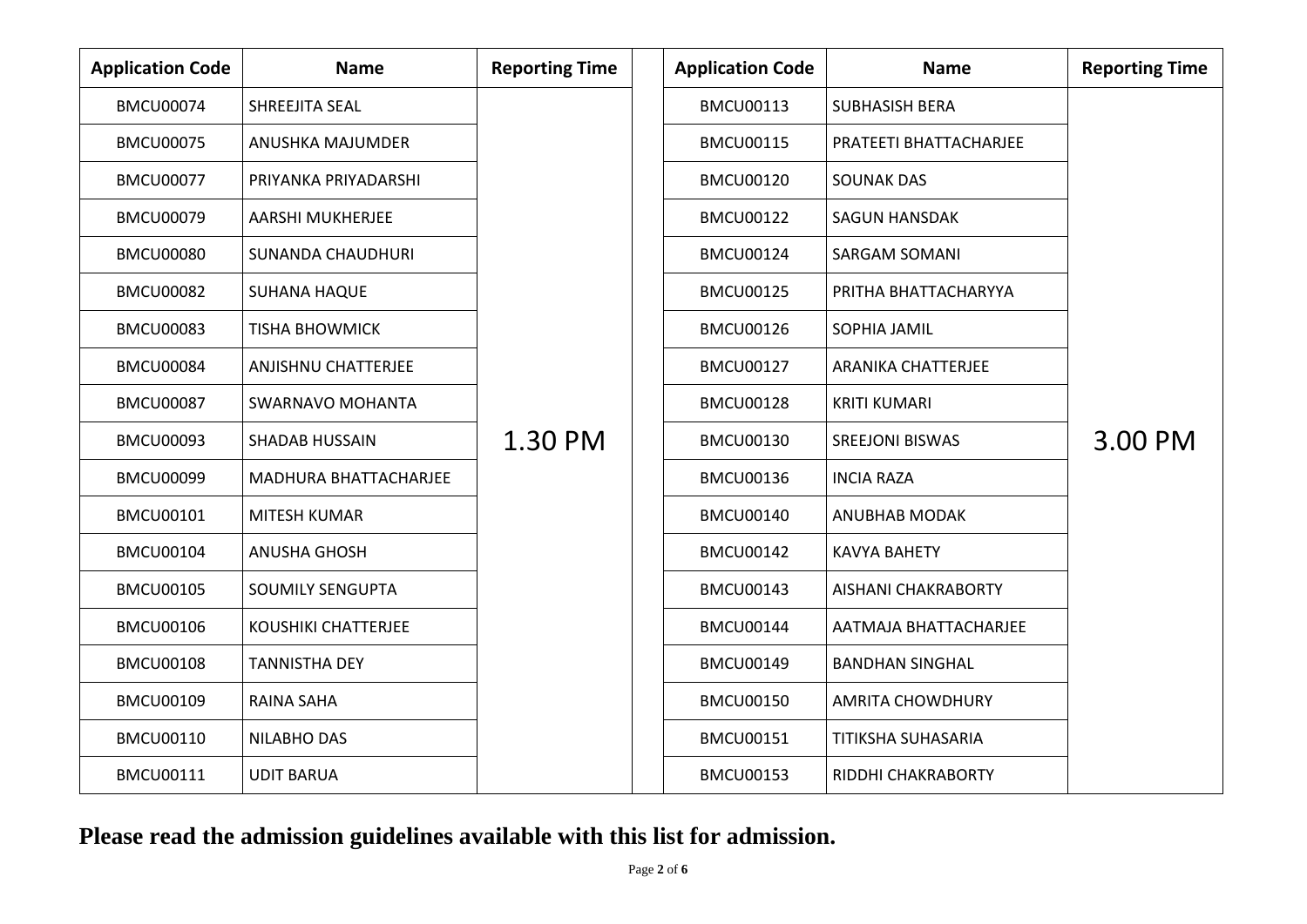# **Admission Procedure: Date of Admission: 07.07.2022 (Thursday)**

# **STEP 1: FEE PAYMENT**

**The selected candidate is required to make the fee payment [The Admission Fee + Fee for Semester I + Security Deposit(refundable)] within the specified time for the purpose of admission, failing which, he/she will not be eligible for admission.**

**The Fee Payment Procedure is elaborated below.**

- **Last Date of Fee Payment (Online): 30.06.2022 (Thursday), 5 PM**
- **Last Date of Challan Generation for DD/NEFT/RTGS/CASH Payment at the specified bank counters: 29.06.2022 (Wednesday), 5 PM**
- **Last Date of DD/NEFT/RTGS/CASH Payment at the specified bank counters: 30.06.2022 (Thursday)**

**If the payment is not updated in real time (broken transaction) the payment may be reflected after 3 working days. Usually, the bank takes 2-3 working days for the settlement of payments.**

**Fee Payment Process:**

#### **For payment, the following steps are to be followed:**

1. Candidates are required to go to the link "https://sxuk.org/Signup.aspx" and use the credentials which were used at the time of online application (Registration Number & Password).

2. Fee Payment link will appear for selected Candidates only after they login. Candidates can also directly click on the "Admission Fee" link from the menu bar.

3. Fee Amount will appear under the link and candidates need to proceed by clicking the button "Proceed".

- Cheque Payments are not allowed.
- In case of any query, you may call at **033-66249881/7044345040 (10.00 AM to 5.00 PM)** or mail us at " admission.as@sxuk.edu.in"

4. The next page will display the total payable amount along with the options to pay through the following Gateways (i) Billdesk (Canara Bank), (ii) ICICI Bank (iii) Axis Bank & (iv) HDFC Bank

5. Candidates may pay through Credit Card/Debit Card/Net Banking of any bank by selecting any one of the Payment Gateway (i) Billdesk (Canara Bank), (ii) ICICI Bank, (iii) Axis Bank (iv) HDFC Bank to make the Payment.

6. Candidates willing to pay through DD/NEFT/RTGS may proceed with the ICICI Bank Payment Mode or Axis Bank Payment Mode. On selecting any of the options from DD/NEFT/RTGS, candidate is required to generate the challan and proceed further.

7. In case of DD, please ensure that the amount mentioned in DD must have an **additional amount of Rs. 20 (for ICICI Bank)/ Rs. 24 (for Axis Bank)** and the date in Challan must be same as mentioned in the DD. After the generation of the challan, you are required to deposit the DD along with the Challan in any ICICI / Axis Bank Branch respectively.

8. In case of NEFT/RTGS you are required to generate the Payment Challan from the option provided and visit your Bank/Branch for processing the Payment.

9. In case of CASH Payment you are required to generate the Payment Challan from Axis Bank and deposit the same in nearest Axis Bank Branch.

#### **For all transactions BANK CHARGES MAY APPLY. [CLICK FOR DETAILS.](https://drive.google.com/file/d/1LmAl22DNZoL660ArxfMWCwWepMFL04-L/view?usp=sharing)**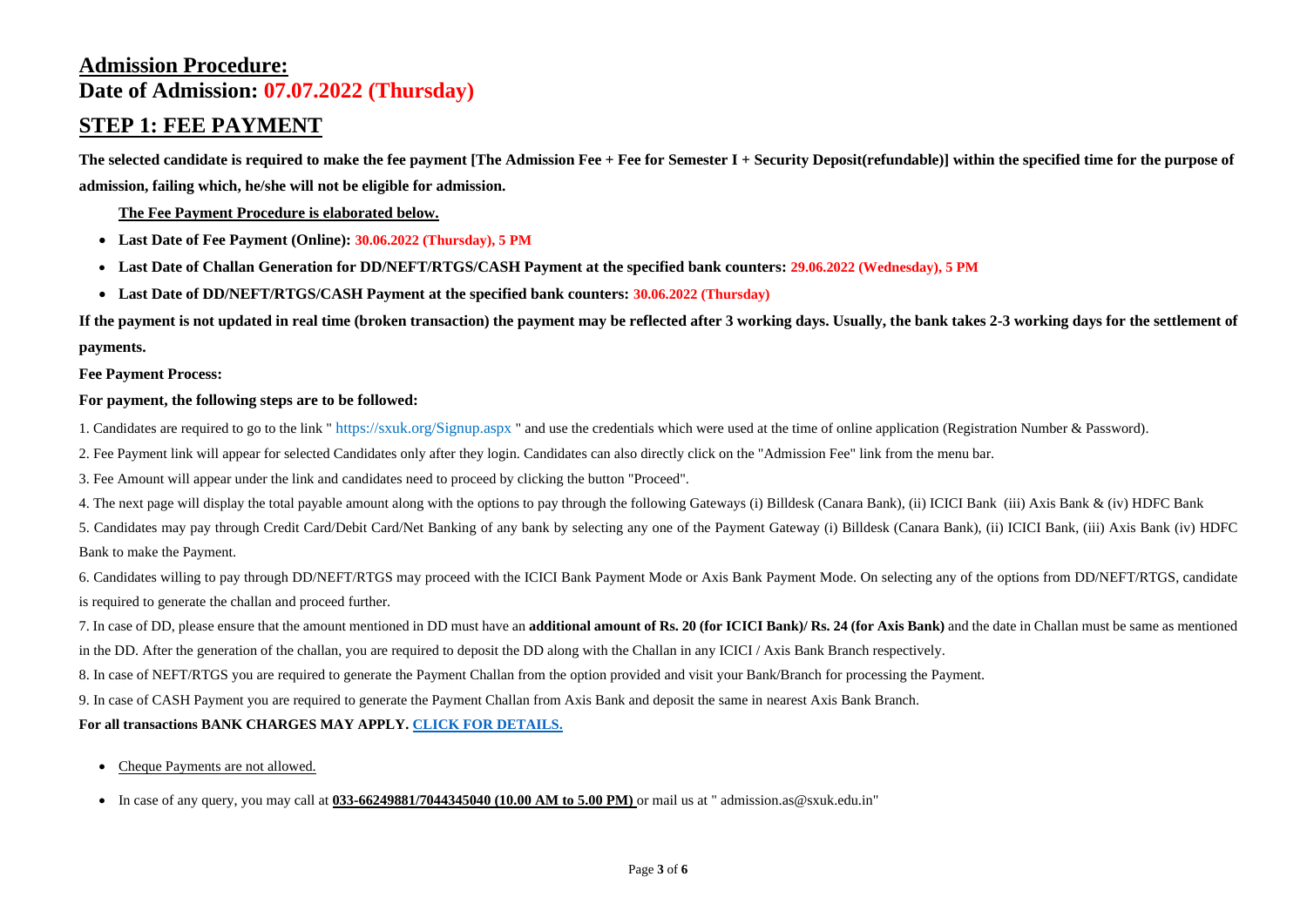### **Fees to be paid:**

| <b>Course</b>                                       | <b>Admission fee</b><br>(One Time) | <b>Fee for Semester I</b> | <b>Security Deposit (One Time)</b><br>[Refundable] | <b>Total</b> |  |
|-----------------------------------------------------|------------------------------------|---------------------------|----------------------------------------------------|--------------|--|
| <b>B.A. IN MASS</b><br><b>COMMUNICATION</b> (Hons.) | 30,000.00                          | 60,500.00                 | 5,000.00                                           | 95,500.00    |  |

#### **Total**

**\*SAARC Countries: same course fees. / Other Asian countries: 2 times of the course fees. / All other foreign countries: 3 times of the course fees.**

# **STEP 2: PROVISIONAL ADMISSION**

- **The selected candidates are required to visit the university campus for provisional admission as per the schedule, with the required documents listed below. If the Final Board/Council (Plus Two Level) results are not available at the time of admission, the candidates will be given provisional admission on the basis of the admission test marks. However, they must fulfill the minimum requirements of subjects [English+ Any three subjects (excluding subjects which must not be included in best 4)] . Candidates who are having the Final Board/Council (Plus Two Level) Marksheet available with them are required to carry the same and in that case Final Admission will be given to these candidates upon fulfilling the minimum eligibility criteria.\***
- **For Provisional Admission the CIN and Roll No. of the candidates will be generated. However, for the Final Admission the provisionally admitted students will be required to bring the original Final Board/Council (Plus Two Level) Marksheet for verification and submit a copy of the marksheet before the commencement of their classes (the Date of Commencement of Classes will be announced later). These candidates will be given final admission upon verification of the final marksheet and fulfilment the minimum eligibility criteria.\***

| Agriculture                                               | <b>All Dance Courses</b>      | <b>All Music Courses</b> | <b>All Shorthand Courses</b>          |
|-----------------------------------------------------------|-------------------------------|--------------------------|---------------------------------------|
| All Typographic Courses                                   | <b>All Vocational Courses</b> | Art/Fine Arts            | <b>Electricity/Electrical Courses</b> |
| Environmental Studies/Science/Education   Fashion Studies |                               | Floriculture             | <b>Fabric Study</b>                   |
| <b>Fashion Designing</b>                                  | Heritage Craft                | Home Science             | <b>Gen. Foundation Course</b>         |
| <b>Health Education</b>                                   | Salesmanship                  | Security                 | Painting                              |
| <b>Physical Education</b>                                 | <b>Classical Languages</b>    | Modern Foreign Languages | <b>SUPW</b>                           |
| Work Experience/Education                                 | KNOW TRAD & PRAC.             | OFFCE PROC.& PRAC.       | <b>SECY.PRAC &amp; ACCNTG</b>         |
| OFF. COMMUNICATION                                        |                               |                          |                                       |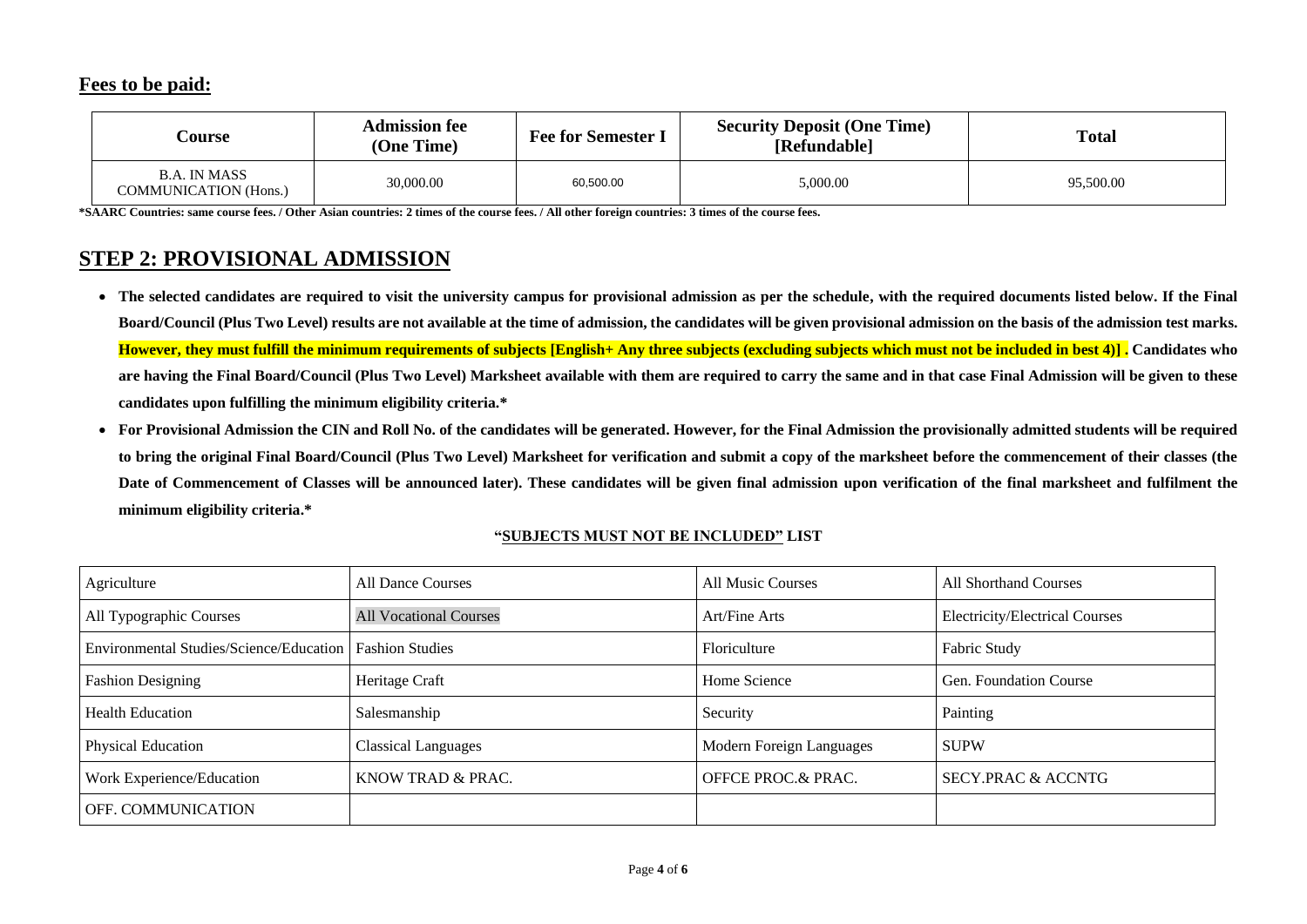### **Documents to be brought at the time of Provisional/Final Admission (Original and a set of Photocopies):**

- 1. Payment receipt/s for fees (can be downloaded after the completion of payment from the portal)
- 2. The Acknowledgement Slip and Bank/Online payment receipt for Application ( $\bar{\epsilon}1,000$ ).
- 3. Class XII Admit Card (having the subject names)
- **4.** Marksheets and Certificates of class X and XII (if already published).

#### **The Digi locker or downloaded copy of the marksheet may be accepted only if it is duly attested and stamped by the Principal / Headmaster / Headmistress of the school.**

- 5. Date of Birth Proof (Class X Admit card /Marksheet).
- 6. Proof of permanent address (Electricity bill/Tel. bill/Voter's ID Card/Aadhaar Card etc.)
- 7. Govt. approved certificate for PWD candidate/s.
- 8. SC/ST Certificate for SC/ST Candidate.
- 9. Baptism Certificate for Christian students.
- 10.Student Visa with Valid passport for foreign students.
- 11.Two (2) recent passport size photographs.
- 12.Anti-Ragging Affidavits / Undertaking (detailed procedure will be sent to the registered email id of the candidate)

The provisional admissions of the student will be confirmed upon verification of the final marksheet and fulfilling the minimum eligibility criteria.\* Once the Final Board/Council **(Plus Two Level) Result is published the provisionally admitted students will be required to verify the original Final Board/Council (Plus Two Level) Marksheet and submit a copy to the Office of the Registrar along with "Admission Confirmation Form" which will be given to the students at the time of provisional admission.**

**If, after admission, any document mismatch or discrepancy is found, the admission is liable to be cancelled.**

# **One of the Parents or Guardian (whose name was mentioned during the application) of the candidate must be present during the admission for completion of the admission procedure.**

# **STEP 3: ADMISSION CONFIRMATION:**

# **\*Eligibility Criteria**

- **i. The candidate must pass Plus Two examination conducted by a recognised Board/Council in India. For GCE examination there is a separate rule (kindly check the website).**
- **ii. The candidate must have studied and passed in English in the +2 level (excluding the foreign students for whom there is a separate set of rules).**
- **iii. The candidate must have an aggregate of 45% (including the compulsory subjects as prescribed in the admission notification) and minimum 45% in each subject which are taken into consideration as best 4 subjects. However, the candidates must not consider the subjects for best 4 calculation that are mentioned as "SUBJECTS MUST NOT BE INCLUDED". The list is available on the website.**

# **STEP 4: ADMISSION CANCELLATION & REFUND OF FEES:**

- **i. If a provisionally admitted student fails to fulfill the Eligibility Criteria\* his/her admission will be cancelled and paid fees will be refunded (excluding bank charges).**
- **ii. If a provisionally admitted student does not verify the original marksheet before the commencement of classes he/she will assumed to be a non-eligible candidate and his/her admission will be cancelled and if the candidate does not apply for a refund within 7 working days, the paid fee will be forfeited.**
- **iii. If a provisionally admitted student cancels his/her admission before the publication of the Final Board/Council (Plus Two Level) Result or after the publication of the Final Board/Council (Plus Two Level) Result but eligible for admission confirmation the fee will be refunded as per UGC Guidelines of October 2018. In this case, the last date of payment for the selection list will be treated as the Last Notified Date of Admission.**